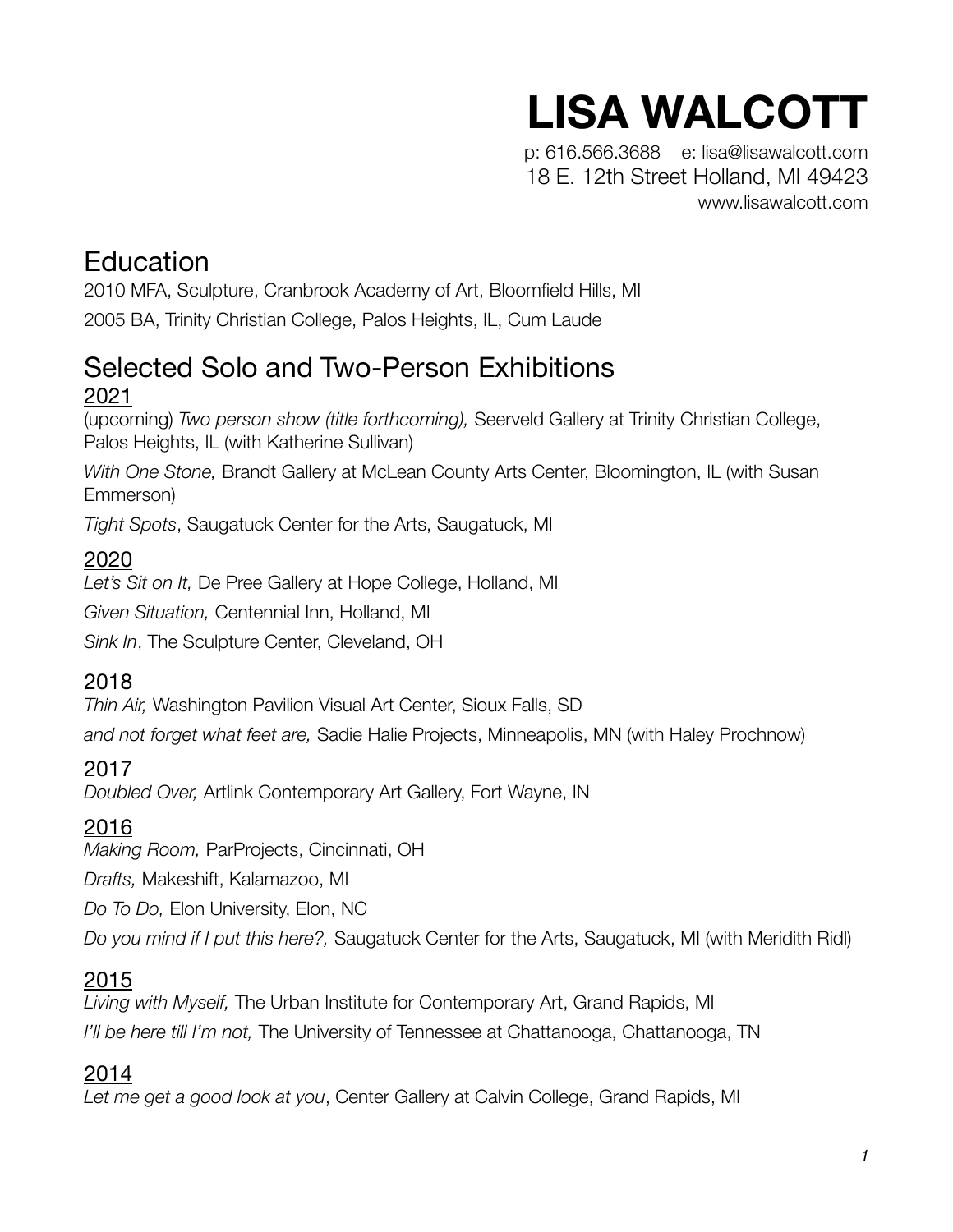*Coriolis Effect*, ACRE Projects, Chicago, IL (with collaborative team Fred Schmidt-Arenales and Sarah Mendelsohn, curated by Ruslana Lichtzier)

# 2013

*Encore Shmoncore*, 3 Pillars Gallery, Benton Harbor, MI

*Less Still,* Eli & Edythe Broad Art Museum at Michigan State University, East Lansing, MI (catalogue)

*Pretty Good Shape,* threewalls, Chicago, IL

*While Away,* COOP Gallery, Nashville, TN

*A Bit Over the Top,* Seerveld Gallery at Trinity Christian College, Palos Heights, IL

### 2012

*Still There*, artlab at Krasl Art Center, St. Joseph, MI

*My Pleasure*, Land of Tomorrow, Louisville, KY

### 2011

*while we tap our feet or shift our weight,* Holland Area Arts Council, Holland, MI (with Meridith Ridl)

# Selected Group Exhibitions

#### 2021

*Subtle,* Morlan Gallery at Transylvania University, Lexington, KY

*Drawn Out: How Artists Break Through Creative Ruts,* Denison University Museum's Flex Space , Granville, OH (traveling)

*Faculty Exhibition*, De Pree Art Gallery at Hope College, Holland, MI

#### 2020

*Please Do Not Touch: Art from the Pandemic,* Biggin Gallery at Auburn University, Auburn, AL

*Community Cardboard*, Holland Area Arts Council, Holland MI

#### 2019

*Visual Thinking: International Juried Drawing Exhibition,* Ronald L. Barr Gallery at Indiana University Southeast, New Albany, IN (catalogue)

#### 2018

*(Not) Staying Still,* Bethany Arts Community, Ossining, NY (curated by Anna Adler)

*Fire in the Mountains Festival,* Jackson Hole, Wyoming (accompanying exhibition curated by Holiday Forever Gallery)

#### 2017

*Out of Line,* Holland Area Arts Council, Holland, MI (with Meridith Ridl, Jessica Bolhus and Christy DeHoog)

*Presentando Pan/The Bread Show,* Holland Area Arts Council, Holland, MI

*Dangerous Professors,* Triumph, Chicago, IL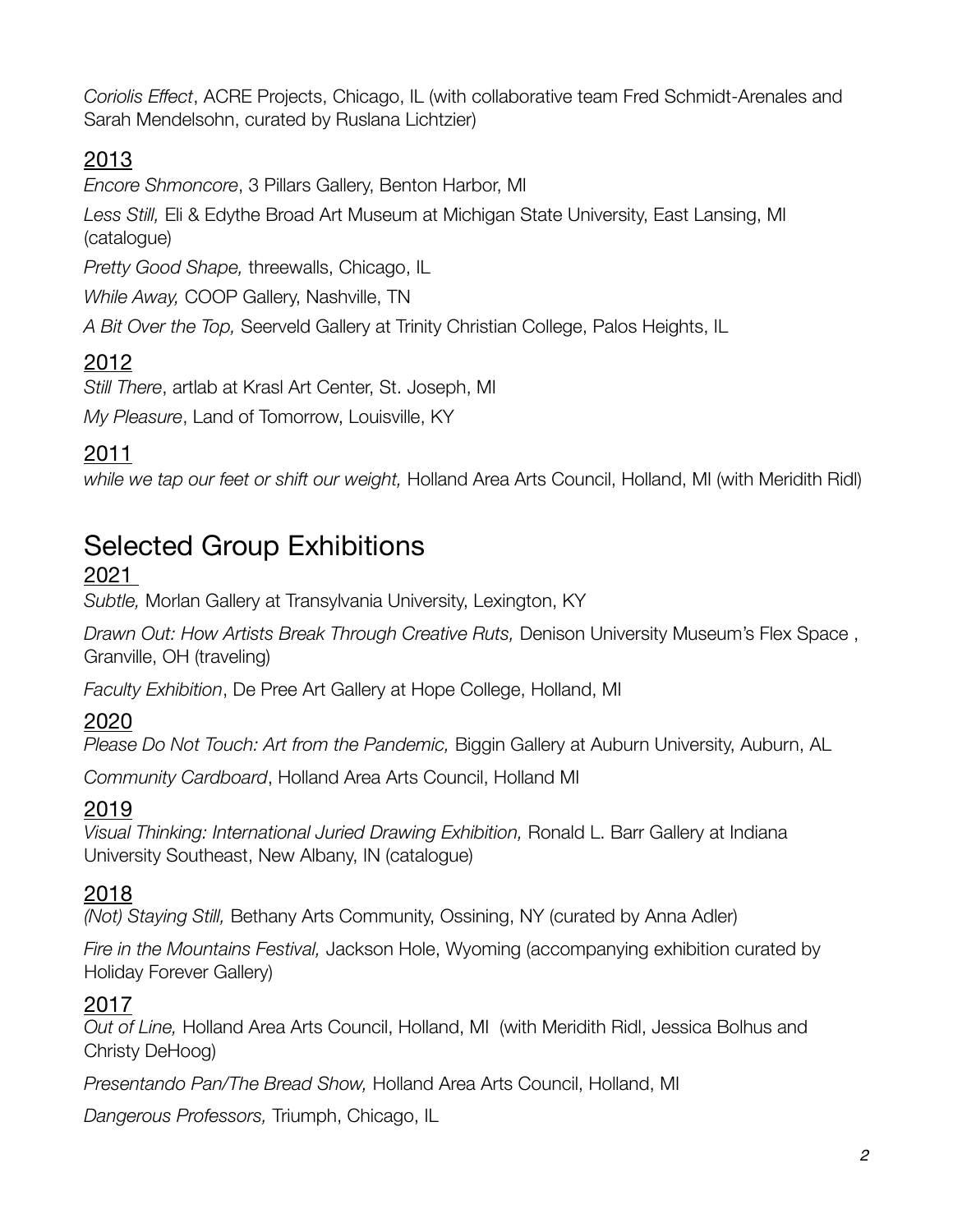# 2014

*Leftovers,* CultureWorks, Holland, MI

*Alumni Invitational,* Seerveld Gallery at Trinity Christian College, Palos Heights, IL

# 2013

*The Ephemeral, The Fleeting*, Bellarmine University, Louisville, KY

# 2012

*Breathing Room*, SiteLab for ArtPrize, Grand Rapids, MI (curated by Paul Amenta)

*Transition Points,* Ronald L. Barr Gallery at University of Indiana Southeast, New Albany, IN

# 2011

*Movement 2: The Containers,* The American Can Factory Square, Cincinnati, OH

*Emergence 11: Regional Emerging Artist Exhibition,* Ford Gallery at Eastern Michigan University, Ypsilanti, MI

*Hecho En Casa/Home Made*, Cobalt Studios, Chicago, IL

*Receiver Fest,* Charleston, SC

### 2010

*Plenum,* West Michigan Center for Arts and Technology for ArtPrize, Grand Rapids, MI

*Don't Just Sit There, Do Something,* Holland Area Arts Council, Holland, MI

*Out of the Woods*, MOCAD, Detroit, MI

*dis.place.ment*, Urban Institute for Contemporary Arts, Grand Rapids, MI

*Strip Steaks and Ice Cubes*, Forum Gallery at Cranbrook Academy of Art, Bloomfield Hills, MI

#### 2009

*The Fiftieth Anniversary Alumni Invitational,* Seerveld Gallery at Trinity Christian College, Palos Heights, IL

*Ground Control,* Russell Industrial, Detroit, MI

*Good Clean Innovative Fun,* Forum Gallery at Cranbrook Academy of Art, Bloomfield Hills, MI

*Material Afterlife,* Urban Institute for Contemporary Arts, Grand Rapids, MI

# Bibliography

- Grow, Breanna, Interview "WGLT's Sound Ideas, WGLT Radio NPR from Illinois State University, Central Illinois, 2 July 2021.
- Grow, Breanna. "Artists Process Lockdown Emotions In 'With One Stone'", Datebook, 1 July 2021. Sierks Smith, Ann. "Capturing the Intangible", Spera Magazine, January 2021.

Dean Folkert, Eva and Greg Olgers. "Pandemic Inspires Art", Stories of Hope, 11 June 2020.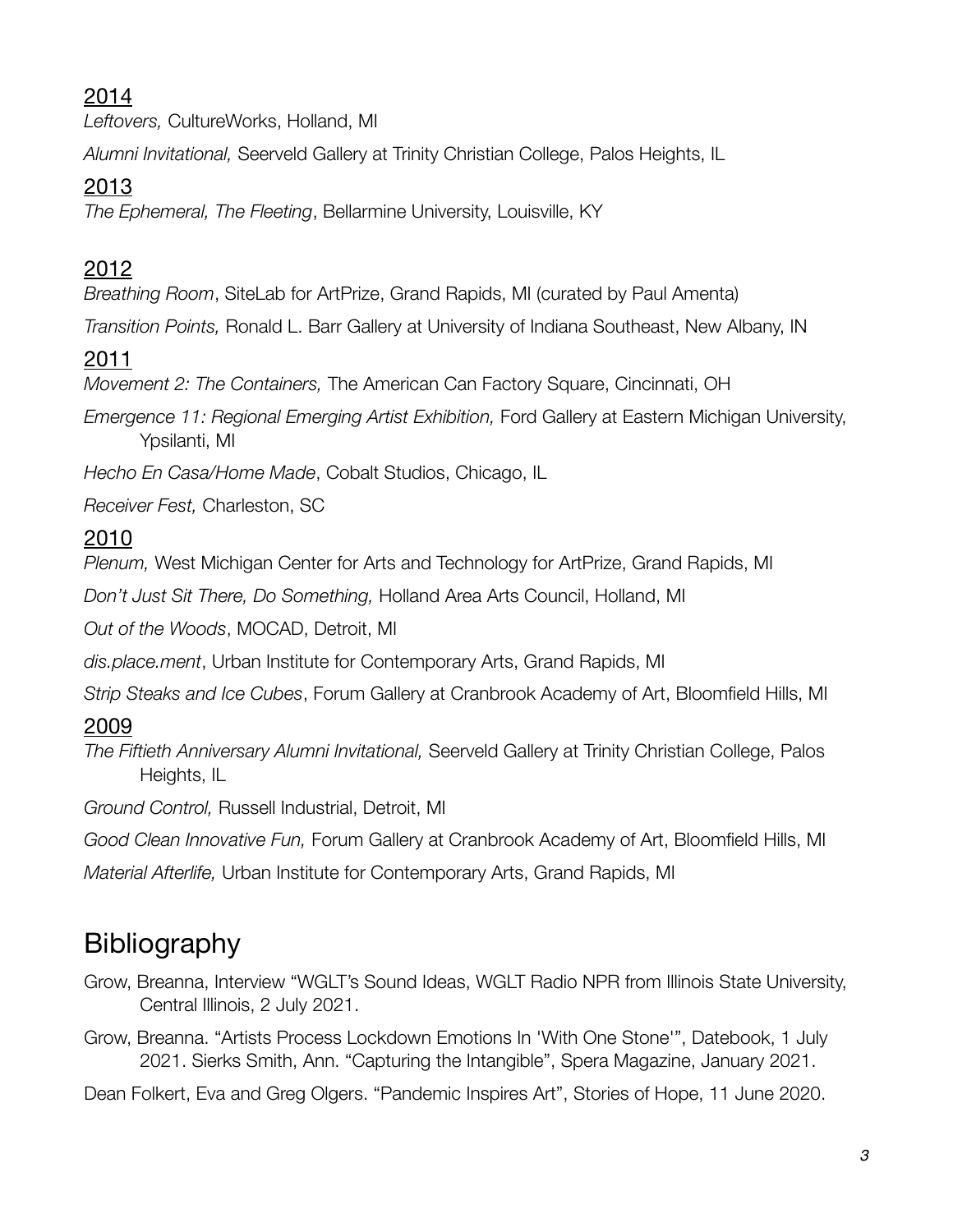- Segall, Grant. "Jeweler Grace Chin showcases regional talent at the Sculpture Center: My Cleveland", Cleveland.com, 5 February 2020.
- CanvasCLE. "5 Questions…with Grace Chin", Canvas, 5 February 2020.
- Eler, Alicia . "Twin Cities' 5 must see art shows this weekend", Star Tribune, 29 June 2018.
- Konnerman, Alyssa. "Good Art Comes in Small Galleries", Cincinnati Magazine, November 2016.
- Schwartz, Kathy. "Making Space for Art in Northside", CityBeat, October 2016.
- Seda-Reeder, Maria. "Visual: movers & makers of the moment", Movers & Makers Cincinnati, October 2016.
- Rinck, Jonathan, "Beauty in the Daily Grind", International Sculpture Center, February 2016.
- Bonfiglio, Jeremy D. "Five Questions with....Lisa Walcott: Installation artist and kinetic sculptor", The Herald Palladium, 12 December 2013.
- Keane, Erin. "This Is Not a Painting: Ephemeral Art Symposium Explores Fleeting Nature of Art and Time", WFPL News, 6 November 2013.
- Kramer, Elizabeth. "More Than Pretty Pictures, Soup Cans in this Art", Courier-Journal, 4 November 2013.
- Less Still, Exhibition Catalogue, 2013.
- Cosentino, Lawrence. "Follow Me Bouncing Balls", Lansing City Pulse, 1 August 2013.
- Scott Pohl, Interview "Broad exhibit features Michigan artist", WKAR Public Media from Michigan State University, Lansing, MI, July 29, 2013.
- Ross, Allan I. "Kinetic Connection", Lansing City Pulse, 18 July 2013.
- Pelz, Tori, "Lisa Walcott: "Less Still" at Eli and Edythe Broad Art Museum", Art Hack, 17 July 2013.
- Bartlett Hines, Emily, "Lisa Walcott's open ended installations have secret lives of their own", Nashville Scene, 21 March 2013.
- Nolan, Joe, "March's First Saturday events anticipate the spring art season", Nashville Scene, 28 February 2013.
- Gillespie, Evan "Artist Lisa Walcott's simplistic works displayed at Krasl", South Bend Tribune, December 2012.
- Hill, Jeff, "So You Think You Can Curate ArtPrize", Rapid Growth Media, September 2012.
- Emily Richett, "SiTE:LAB Preview", Fox 17-TV, Grand Rapids, MI, September 12, 2012.
- Bechiri, Holly, "What do you see: Breathing Room at SiTE:LAB", The Rapidian, September 2012.
- Macy, Samantha, "SiTE:LAB-The Dream Before", Fifteen-Seventeen, September 2012.
- Febretti, A.C. "Idiosyncracies, the Mundane, and More at Land of Tomorrow", AEQAI, February 2012.
- Burke, Stephanie, "BlackXican pozole & Electuary: A Confectioner's Herbal at Cobalt Studios", Bad at Sports, June 2011.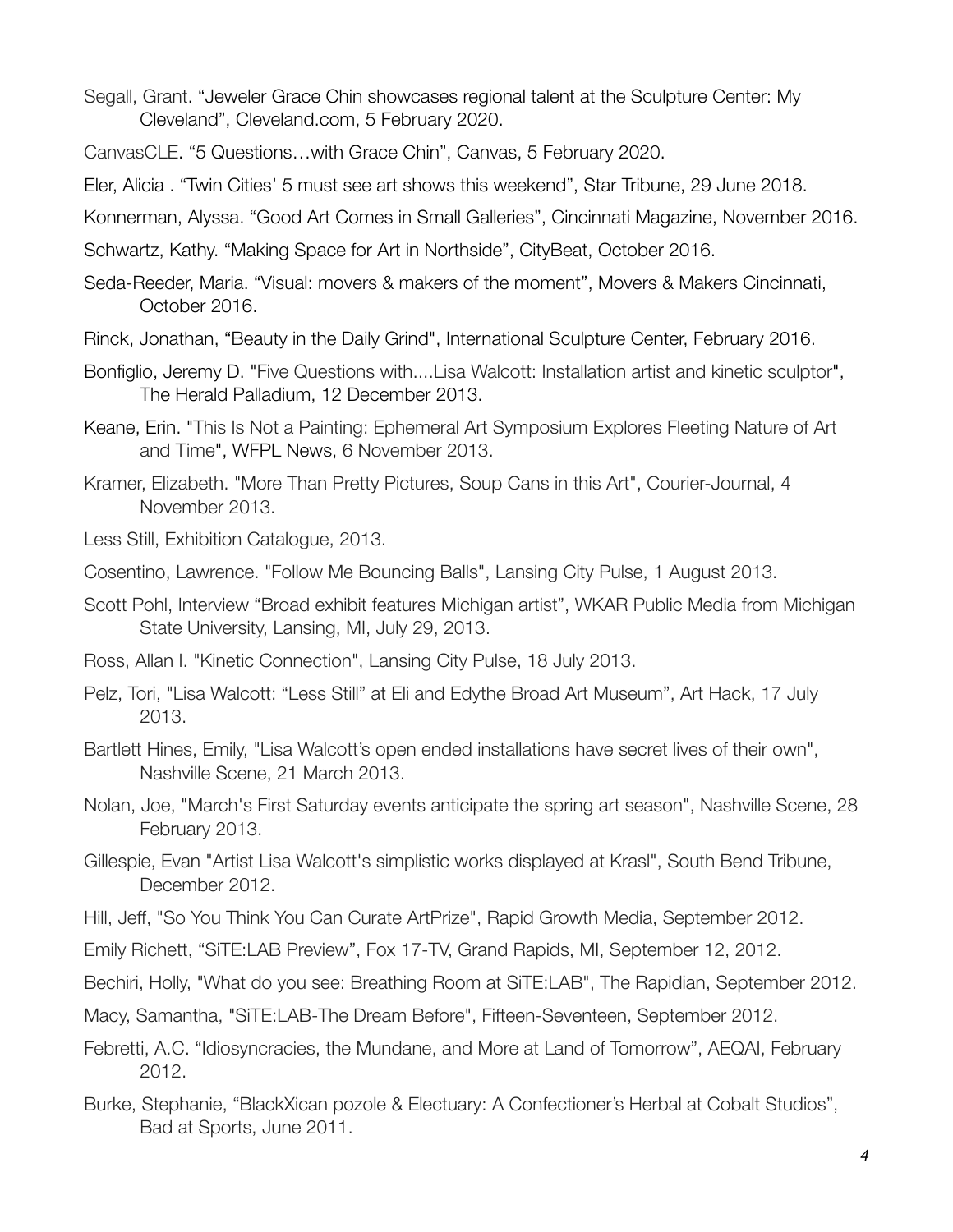Walcott, Lisa, "Nothing on You" Comment Magazine, April 2011. Walcott, Lisa, "Out of the Woods", Graduate Catalogue, 2010.

# Lectures & Panel Discussions

- 2021 (upcoming) Lecture, Denison University, Granville, OH (virtual), April
- 2020 Lecture, Auburn University, Auburn, AL (virtual), September 22
- 2020 Lecture, Cleveland Institute of Art, Cleveland, OH, January 24
- 2020 Gallery Talk, The Sculpture Center, Cleveland, OH, January 24
- 2019 Reality Check: What it Really Takes to Become a Professional in Art & Design, Trinity Christian College, March 14
- 2018 Lecture, Washington Pavilion, Sioux Falls, SD, August 3
- 2016 Gallery Talk, Makeshift, Kalamazoo, MI, September 1
- 2016 Lecture, Elon University, Elon, NC, March 14
- 2016 Intriguing Conversation (with Meridith Ridl), Saugatuck Center for the Arts, Saugatuck, MI, March 3
- 2016 Gallery Talk, Urban Institute for Contemporary Art, Grand Rapids, MI, November 12
- 2015 Lecture, University of Tennessee at Chattanooga, Chattanooga, TN, October 5
- 2014 Lecture, Calvin College, Grand Rapids, MI November 14
- 2014 Panel Discussion "Life After", Trinity Christian College, Palos Heights, IL, October 23
- 2013 Panel Discussion "The Ephemeral, The Fleeting", Bellarmine University, Louisville, KY, November 8
- 2013 Lecture, Eli and Edythe Broad Art Museum at Michigan State University, Lansing, MI, September 18
- 2013 Lecture, Watkins College of Art, Design & Films, Nashville, TN, April 1
- 2013 Lecture, Trinity Christian College, Palos Heights, IL, February 21
- 2012 "In Passing" West Michigan Leadership Arts and Culture Day at Holland Area Arts Council, Holland, MI, April 11
- 2012 Lecture, Indiana University Southeast, New Albany, IN, April 9
- 2011 Lecture, Harold Washington College, Chicago, IL, April 27
- 2009 Panel Discussion, Trinity Christian College, Palos Heights, IL, October 1

# Visiting Artist

2016 Visiting Artist, Elon University, Elon, NC, March 14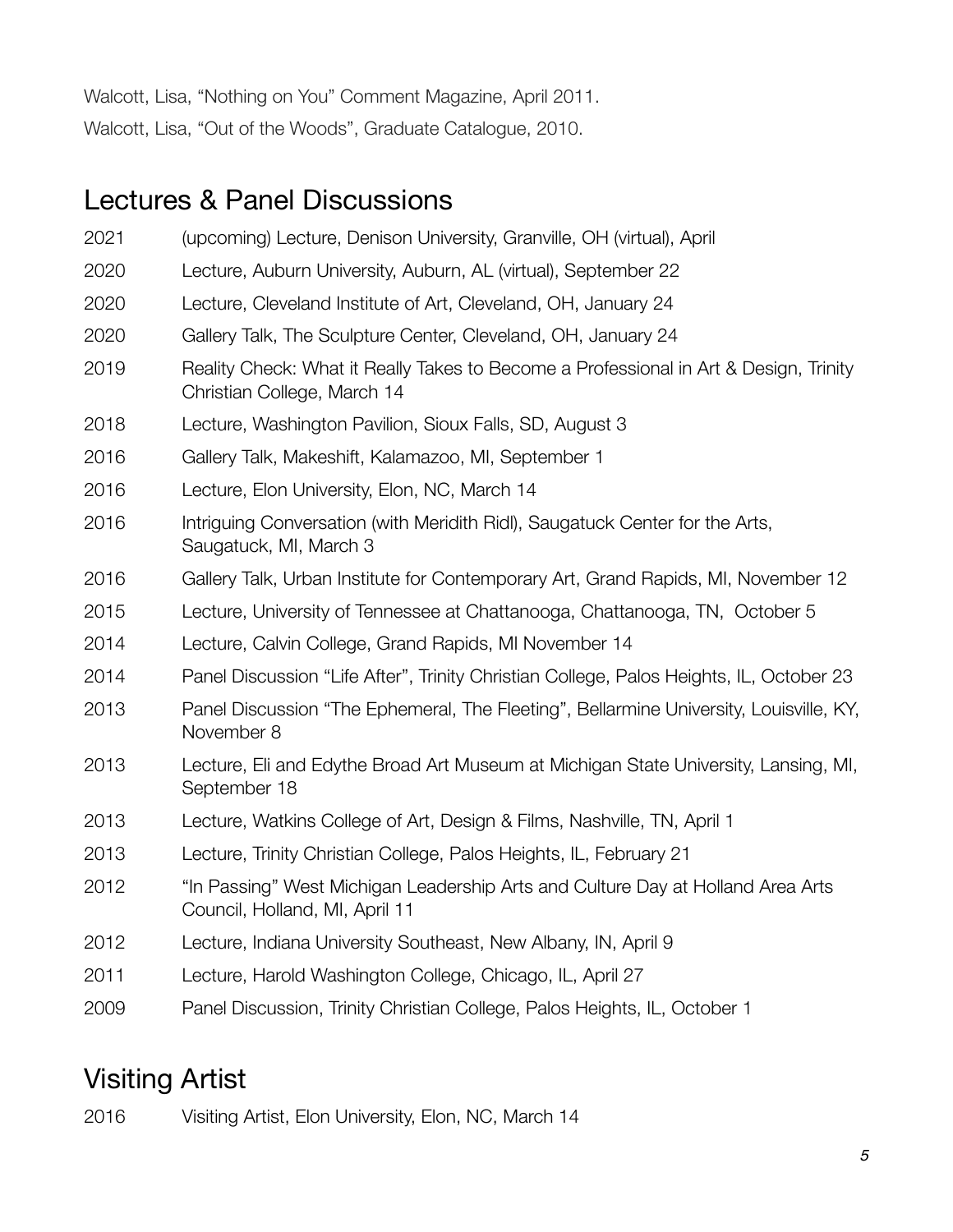2015 Visiting Artist, University of Tennessee at Chattanooga, Chattanooga, TN, October 5 2013 Visiting Artist, Michigan State University, Lansing, MI, September 18 2013 Visiting Artist, Watkins College of Art, Design & Films, Nashville, TN, April 1 2012 Visiting Artist, Indiana University Southeast, New Albany, IN, April 9

# Workshops/Jurying

| 2019 | Juror, Holland Energy Park, Holland, MI                                                                                 |
|------|-------------------------------------------------------------------------------------------------------------------------|
| 2015 | Juror, Holland Area Arts Council, Holland, MI                                                                           |
| 2015 | Workshop, University of Tennessee at Chattanooga, Chattanooga, TN, October 5                                            |
| 2013 | Workshop, "Mini Celebrations", Eli and Edythe Broad Art Museum at Michigan State<br>University, Lansing, MI, October 18 |
| 2011 | Drawing Workshop, "In Passing", Harold Washington College, Chicago, IL, April 27                                        |

# Professional Experience

| 2018-present | Assistant Professor of Art, Hope College, Holland, MI                                                 |
|--------------|-------------------------------------------------------------------------------------------------------|
| 2015-2018    | Studio Technician, Hope College, Holland MI                                                           |
| 2018         | Visiting Instructor, Photography, Hope College, Holland MI                                            |
| 2017         | Visiting Instructor, Sculpture, Hope College, Holland MI                                              |
| 2015         | Visiting Instructor, Sculpture, Hope College, Holland MI                                              |
| 2014-2015    | Art Instructor, CultureWorks After School Program, Holland MI                                         |
| 2009         | Artist in Residence, Brookside School, Cranbrook Educational Community,<br><b>Bloomfield Hills MI</b> |
| 2009         | Teaching Assistant for Advanced Sculpture, College for Creative Studies, Detroit MI                   |
| 2005-2008    | Art Instructor, Holland Christian High School, Holland MI                                             |
| 2005-2016    | Photographer, Walcott Imaging, Holland MI                                                             |
| 2004         | Studio Intern, Heidi VanWieren and Andrea Corson, New York City NY                                    |
| 2002-2003    | Volunteer Art Instructor for PACE Program at Cook County Jail, Chicago IL                             |

# Awards and Residencies

2021 Jacob E. Nyenhuis Faculty Development Grant for Hope College, Summer 2020 Borgeson Faculty-Student Research Collaboration for Hope College, Summer 2020 Artist Residency in Motherhood, Spring/Summer